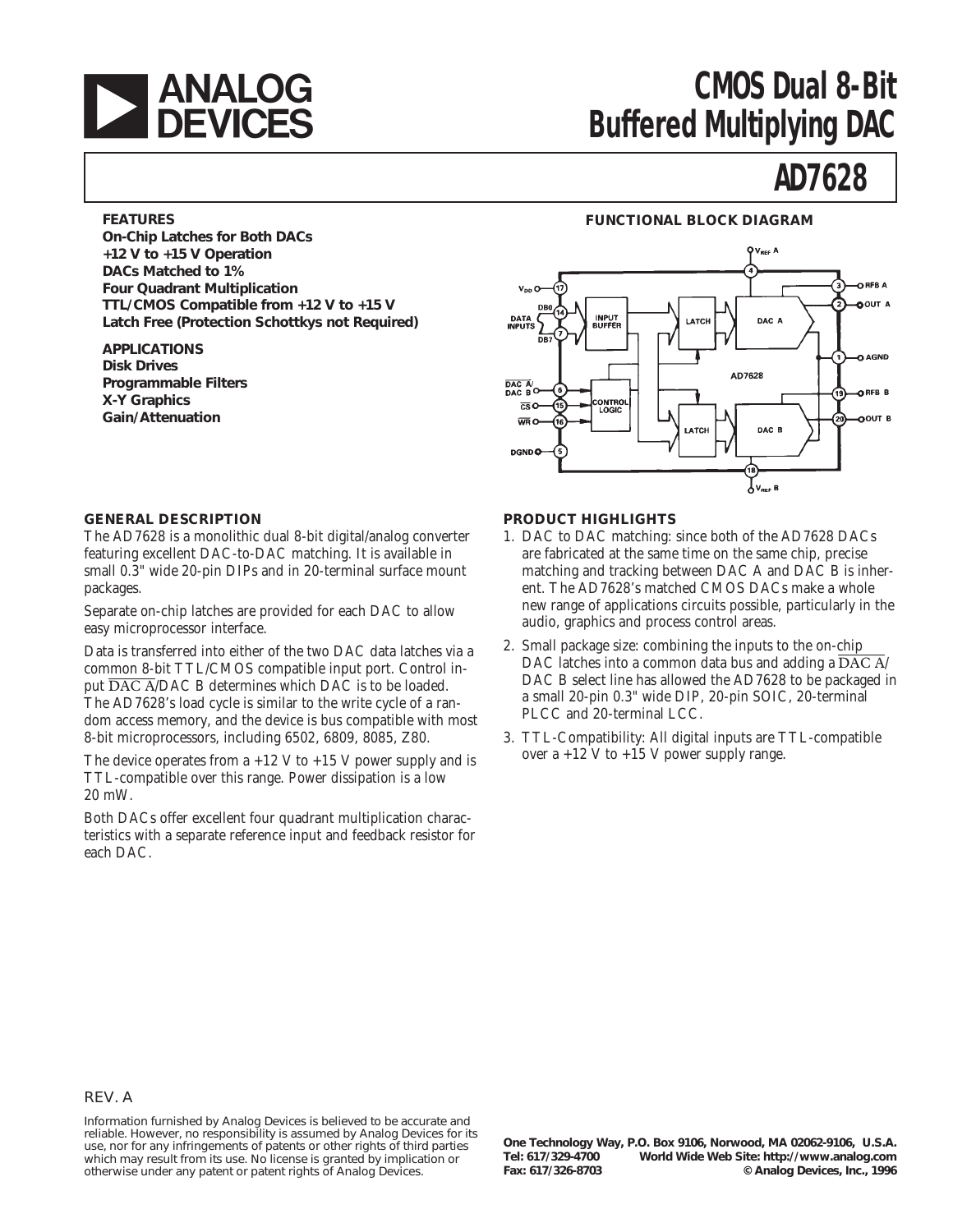# $AD7628-SPECIFICATIONS$  (V<sub>DD</sub> = +10.8 V to +15.75 V, V<sub>REF</sub> A = V<sub>REF</sub> B = +10 V; OUT A = OUT B = 0 V unless

| <b>Parameter</b>                                                                                           | $T_A = +25^{\circ}C^1$ | $T_A = -40$ °C<br>to $+85^{\circ}$ C | $T_A = -55^{\circ}C$<br>to $+125^{\circ}C^1$ | <b>Units</b>                      | <b>Test Conditions/Comments</b>                                                                                                                      |
|------------------------------------------------------------------------------------------------------------|------------------------|--------------------------------------|----------------------------------------------|-----------------------------------|------------------------------------------------------------------------------------------------------------------------------------------------------|
| STATIC PERFORMANCE <sup>2</sup><br>Resolution<br><b>Relative Accuracy</b><br>Differential Nonlinearity     | 8<br>$\pm$ 1/2<br>$+1$ | 8<br>$\pm 1/2$<br>$+1$               | 8<br>$\pm$ 1/2<br>$+1$                       | <b>Bits</b><br>LSB max<br>LSB max | This is an Endpoint Linearity Specification<br>All Grades Guaranteed Monotonic Over<br><b>Full Operating Temperature Range</b>                       |
| <b>Gain Error</b>                                                                                          | ±2                     | $\pm 3$                              | $\pm 3$                                      | LSB max                           | Measured Using Internal RFB A and RFB B.<br>Both DAC Latches Loaded with 11111111.<br>Gain Error is Adjustable Using Circuits<br>of Figures 4 and 5. |
| Gain Temperature Coefficient <sup>3</sup><br>$\Delta$ Gain/ $\Delta$ Temperature<br>Output Leakage Current |                        | ±0.0035                              | $\pm 0.0035$                                 | $\%$ /°C max                      |                                                                                                                                                      |
| OUT A (Pin 2)                                                                                              | ±50                    | ±200                                 | ±200                                         | nA max                            | DAC Latches Loaded with 00000000                                                                                                                     |
| OUT B (Pin 20)                                                                                             | ±50                    | ±200                                 | ±200                                         | nA max                            |                                                                                                                                                      |
| Input Resistance ( $V_{REF}A$ , $V_{REF}B$ )                                                               | 8<br>15                | 8<br>15                              | 8<br>15                                      | $k\Omega$ min<br>$k\Omega$ max    | Input Resistance $TC = -300$ ppm/ $\degree$ C, Typical<br>Input Resistance is 11 k $\Omega$                                                          |
| $V_{REF}A/V_{REF}B$ Input Resistance                                                                       |                        |                                      |                                              |                                   |                                                                                                                                                      |
| Match                                                                                                      | $\pm 1$                | $\pm 1$                              | $+1$                                         | $%$ max                           |                                                                                                                                                      |
| DIGITAL INPUTS <sup>4</sup>                                                                                |                        |                                      |                                              |                                   |                                                                                                                                                      |
| Input High Voltage $(VTH)$                                                                                 | 2.4                    | 2.4                                  | 2.4                                          | V min                             |                                                                                                                                                      |
| Input Low Voltage $(V_{II})$                                                                               | 0.8<br>$+1$            | 0.8<br>±10                           | 0.8<br>±10                                   | V max                             |                                                                                                                                                      |
| Input Current $(I_{IN})$<br><b>Input Capacitance</b>                                                       |                        |                                      |                                              | µA max                            | $V_{IN} = 0$ or $V_{DD}$                                                                                                                             |
| $DB0-DB7$                                                                                                  | 10                     | 10                                   | 10                                           | pF max                            |                                                                                                                                                      |
| $\overline{\text{WR}}$ . $\overline{\text{CS}}$ . DACA/DACB                                                | 15                     | 15                                   | 15                                           | pF max                            |                                                                                                                                                      |
| SWITCHING CHARACTERISTICS <sup>3</sup>                                                                     |                        |                                      |                                              |                                   |                                                                                                                                                      |
| See Timing Diagram                                                                                         |                        |                                      |                                              |                                   |                                                                                                                                                      |
| Chip Select to Write Set Up Time $(t_{CS})$<br>Chip Select to Write Hold Time $(t_{CH})$                   | 160<br>10              | 160<br>10                            | 210<br>10                                    | ns min<br>ns min                  |                                                                                                                                                      |
| DAC Select to Write Set Up Time $(t_{AS})$                                                                 | 160                    | 160                                  | 210                                          | ns min                            |                                                                                                                                                      |
| DAC Select to Write Hold Time $(t_{AH})$                                                                   | 10                     | 10                                   | 10                                           | ns min                            |                                                                                                                                                      |
| Data Valid to Write Set Up Time $(t_{DS})$                                                                 | 160                    | 160                                  | 210                                          | ns min                            |                                                                                                                                                      |
| Data Valid to Write Hold Time $(tDH)$                                                                      | 10                     | 10                                   | 10                                           | ns min                            |                                                                                                                                                      |
| Write Pulse Width $(t_{WR})$                                                                               | 150                    | 170                                  | 210                                          | ns min                            |                                                                                                                                                      |
| POWER SUPPLY                                                                                               |                        |                                      |                                              |                                   | See Figure 3                                                                                                                                         |
| $IDD$ , K Grade                                                                                            | 2                      | 2                                    |                                              | mA                                | All Digital Inputs V <sub>IL</sub> or V <sub>IH</sub>                                                                                                |
| B, T Grades<br>All Grades                                                                                  | $\mathbf{2}$<br>100    | 2.5<br>500                           | 2.5<br>500                                   | mA                                | All Digital Inputs $V_{IL}$ or $V_{IH}$                                                                                                              |
|                                                                                                            |                        |                                      |                                              | μA                                | All Digital Inputs $0 \text{ V}$ or $V_{DD}$                                                                                                         |

Specifications subject to change without notice.

### **AC PERFORMANCE CHARACTERISTICS These characteristics are included for Design Guidance only and are not** subject to test. V<sub>DD</sub> = +10.8 V to +15.75 V. (Measured Using Recommended PC Board Layout (Figure 7) and AD644 as Output Amplifiers)

| <b>Parameter</b>                                                                                       | $T_A = +25^{\circ}C^1$ | $T_A = -40$ °C<br>to $+85^{\circ}C^1$ | $T_A = -55^{\circ}C$<br>to +125 $\mathcal{C}^1$ | <b>Units</b>                         | <b>Test Conditions/Comments</b>                                                                                                                                                                    |
|--------------------------------------------------------------------------------------------------------|------------------------|---------------------------------------|-------------------------------------------------|--------------------------------------|----------------------------------------------------------------------------------------------------------------------------------------------------------------------------------------------------|
| DC SUPPLY REJECTION<br>$(\Delta GAIN/\Delta V_{DD})$                                                   | 0.01                   | 0.02                                  | 0.02                                            |                                      | % per % max $\Delta V_{DD} = \pm 5\%$                                                                                                                                                              |
| <b>CURRENT SETTLING TIME</b>                                                                           | 350                    | 400                                   | 400                                             | ns max                               | To 1/2 LSB OutA/OutB Load = 100 $\Omega$ .<br>$\overline{WR} = \overline{CS} = 0 V$ .<br>DB0-DB7 = 0 V to $V_{DD}$ or $V_{DD}$ to 0 V                                                              |
| DIGITAL-TO-ANALOG GLITCH<br><b>IMPULSE</b>                                                             | 330                    |                                       |                                                 | nV sec typ                           | For Code Transition 00000000 to 11111111                                                                                                                                                           |
| <b>OUTPUT CAPACITANCE</b><br>$C_{\text{OUT}}A$<br>$C_{OUT}B$<br>$C_{\text{OUT}}A$<br>$C_{\text{OUT}}B$ | 25<br>25<br>60<br>60   | 25<br>25<br>60<br>60                  | 25<br>25<br>60<br>60                            | pF max<br>pF max<br>pF max<br>pF max | DAC Latches Loaded with 00000000<br>DAC Latches Loaded with 11111111                                                                                                                               |
| <b>AC FEEDTHROUGH</b><br>$V_{REF}A$ to OUT A<br>$V_{RFE}B$ to OUT B                                    | $-70$<br>$-70$         | $-65$<br>$-65$                        | $-65$<br>$-65$                                  | $dB$ max<br>dB max                   | $V_{REF}A$ , $V_{REF}B = 20 V p-p$ Sine Wave<br>@ 10 kHz                                                                                                                                           |
| CHANNEL-TO-CHANNEL ISOLATION<br>V <sub>REF</sub> A to OUT B<br>$V_{REF}B$ to OUTA                      | $-80$<br>$-80$         |                                       |                                                 | $dB$ typ<br>dB typ                   | Both DAC Latches Loaded with 11111111.<br>$V_{REF}A = 20 V p-p$ Sine Wave @ 10 kHz<br>$V_{BEF}B = 0$ V See Figure 6.<br>$V_{REF}B = 20 V p-p$ Sine Wave @ 10 kHz<br>$V_{REF}A = 0$ V See Figure 6. |
| DIGITAL CROSSTALK                                                                                      | 60                     |                                       |                                                 | nV sec typ                           | Measured for Code Transition 00000000<br>to 11111111                                                                                                                                               |
| HARMONIC DISTORTION                                                                                    | $-85$                  |                                       |                                                 | $dB$ typ                             | $V_{IN}$ = 6 V rms @ 1 kHz                                                                                                                                                                         |

#### **NOTES**

<sup>1</sup>Temperature Ranges are K Version; –40°C to +85°C; B Version; –40°C to +85°C; T Version; –55°C to +125°C.<br><sup>2</sup>Specification applies to both DA*Cs* in AD7628.

Specification applies to both DACs in AD7628. 3 Guaranteed by design but not production tested. 4 Logic inputs are MOS Gates. Typical input current (+25°C) is less than 1 nA.

Specifications subject to change without notice.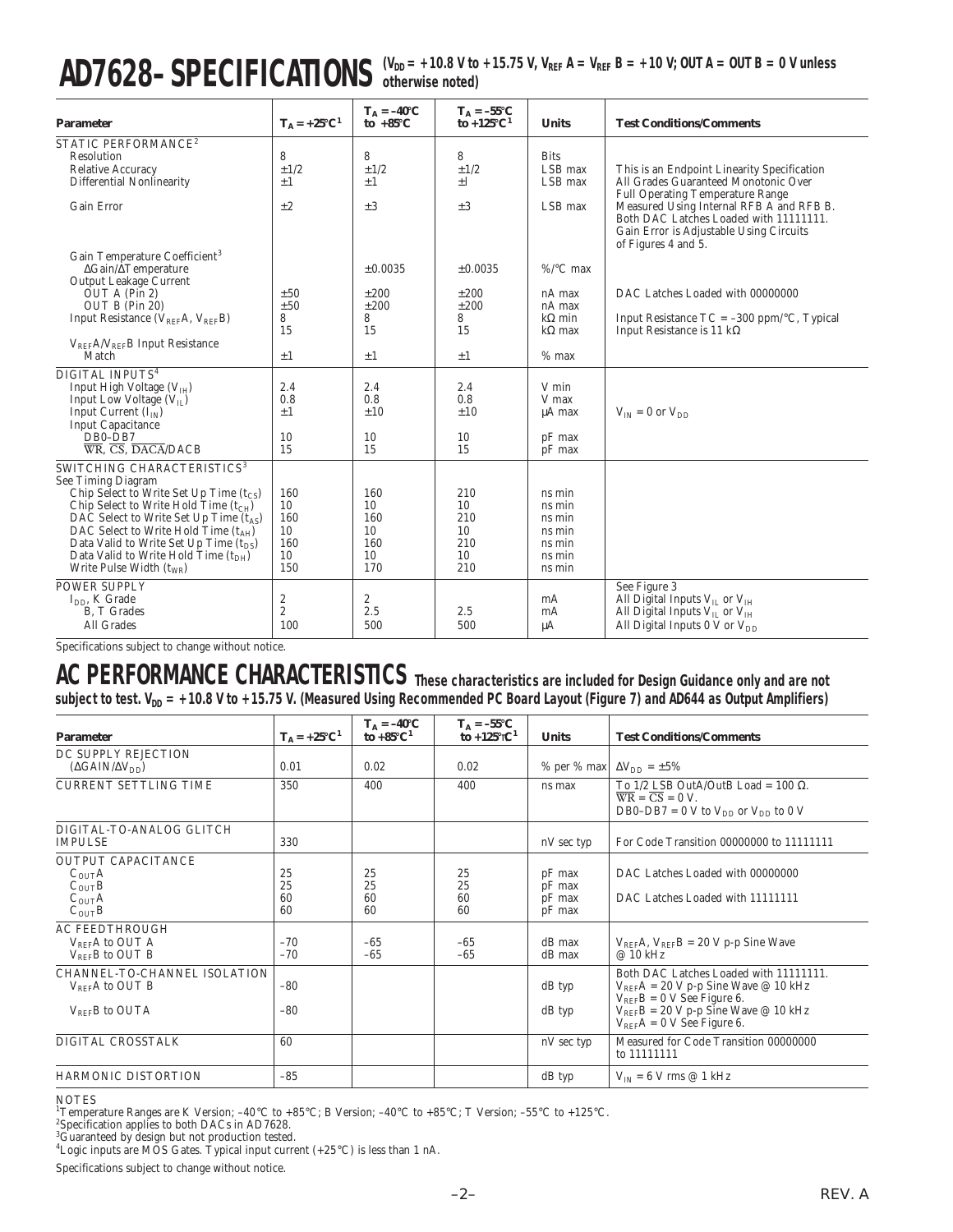#### **ABSOLUTE MAXIMUM RATINGS**

 $(T_A = +25^{\circ}$ C unless otherwise noted)

#### **ORDERING GUIDE**

| Model <sup>1</sup> | <b>Temperature</b>                  | <b>Relative</b> | Gain         | Package             |
|--------------------|-------------------------------------|-----------------|--------------|---------------------|
|                    | Range                               | <b>Accuracy</b> | <b>Error</b> | Option <sup>2</sup> |
| <b>AD7628KN</b>    | $-40^{\circ}$ C to $+85^{\circ}$ C  | $\pm$ 1/2 LSB   | $±2$ LSB     | $N-20$              |
| AD7628KP           | $-40^{\circ}$ C to $+85^{\circ}$ C  | $±1/2$ LSB      | $±2$ LSB     | $P-20A$             |
| AD7628KR           | $-40^{\circ}$ C to $+85^{\circ}$ C  | $\pm$ 1/2 LSB   | $±2$ LSB     | $R-20$              |
| AD7628BQ           | $-40^{\circ}$ C to $+85^{\circ}$ C  | $±1/2$ LSB      | $±2$ LSB     | $Q-20$              |
| AD7628TQ           | $-55^{\circ}$ C to $+125^{\circ}$ C | $±1/2$ LSB      | $±2$ LSB     | $Q-20$              |
| <b>AD7628TE</b>    | $-55^{\circ}$ C to $+125^{\circ}$ C | $±1/2$ LSB      | $±2$ LSB     | $E-20A$             |

**NOTES** 

<sup>1</sup>To order MIL-STD-883, Class B process parts, add /883B to part number. Contact your local sales office for military data sheet.

 ${}^{2}E$  = Leadless Ceramic Chip Carrier; N = Plastic DIP; P = Plastic Leaded Chip Carrier;  $Q = \text{Cerdip}$ ;  $R = \text{SOIC}$ .

#### **TERMINOLOGY**

#### **Relative Accuracy:**

Relative accuracy or endpoint nonlinearity is a measure of the maximum deviation from a straight line passing through the endpoints of the DAC transfer function. It is measured after adjusting for zero and full-scale, and is normally expressed in LSBs or as a percentage of full-scale reading.

#### **Differential Nonlinearity:**

Differential nonlinearity is the difference between the measured change and the ideal 1 LSB change between any two adjacent codes. A specified differential nonlinearity of  $\pm 1$  LSB max over the operating temperature range ensures monotonicity.

#### **Gain Error:**

Gain error is a measure of the output error between an ideal DAC and the actual device output. It is measured with all 1s in the DAC latches after offset error has been adjusted out. Gain error of both DACs is adjustable to zero with external resistance.

#### **Output Capacitance:**

Capacitance from OUT A or OUT B to AGND.

#### **Digital-to-Analog Glitch Impulse:**

The amount of charge injected from the digital inputs to the analog output when the inputs change state. This is normally specified as the area of the glitch in either pA-secs or nV-secs, depending upon whether the glitch is measured as a current or voltage signal. Glitch impulse is measured with  $V_{REF}$  A,  $V_{REF}$  B  $= AGND$ .

#### **Channel-to-Channel Isolation:**

The proportion of input signal from one DAC's reference input that appears at the output of the other DAC, expressed as a ratio in dB.

#### **Digital Crosstalk:**

The glitch energy transferred to the output of one converter due to a change in digital input code to the other converter. Specified in nV secs.



**PIN CONFIGURATIONS**

#### **CAUTION**

ESD (electrostatic discharge) sensitive device. Electrostatic charges as high as 4000 V readily accumulate on the human body and test equipment and can discharge without detection. Although the AD7628 features proprietary ESD protection circuitry, permanent damage may occur on devices subjected to high energy electrostatic discharges. Therefore, proper ESD precautions are recommended to avoid performance degradation or loss of functionality.

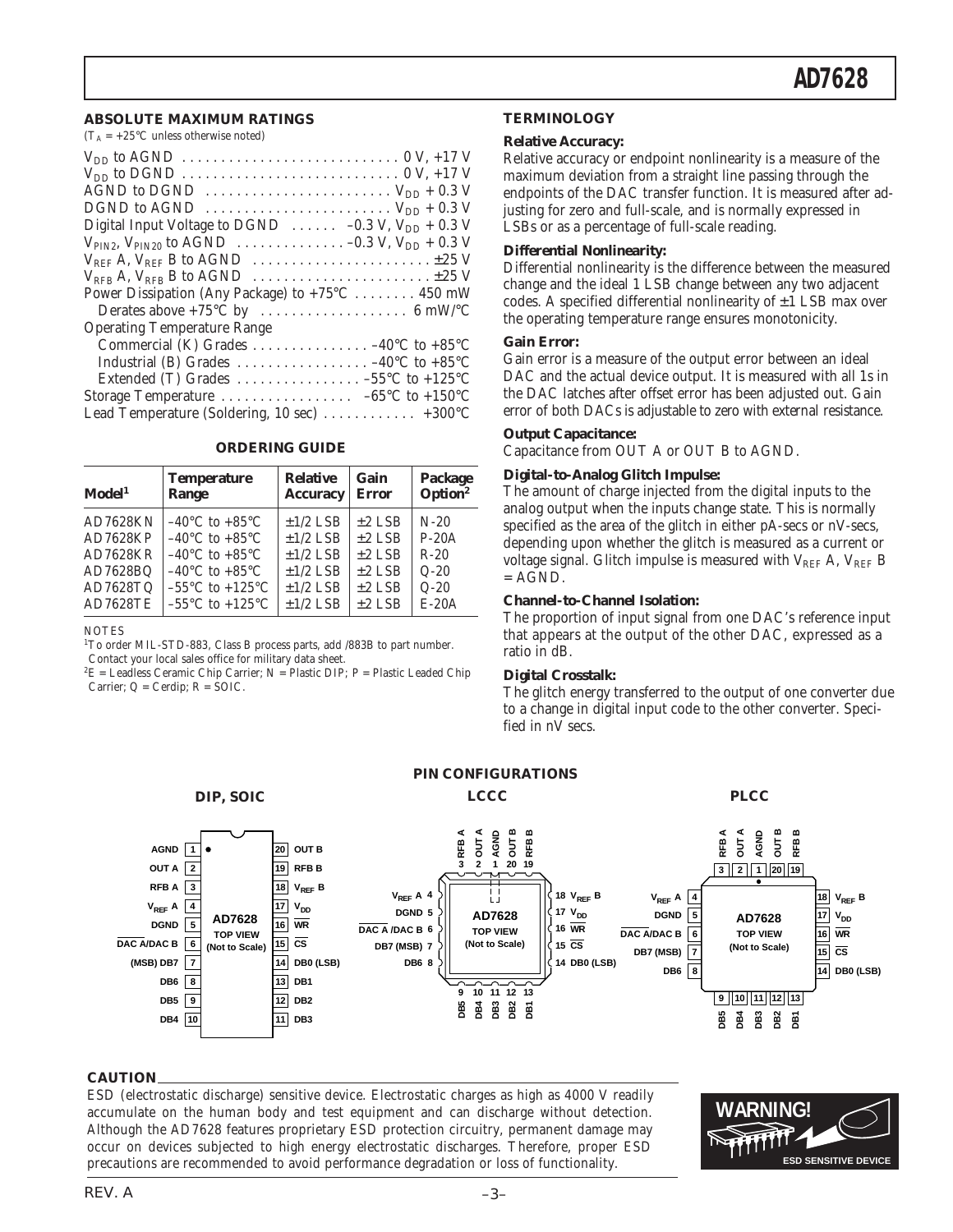#### **INTERFACE LOGIC INFORMATION DAC Selection**

Both DAC latches share a common 8-bit input port. The control input DAC A/DAC B selects which DAC can accept data from the input port.

#### **Mode Selection**

Inputs  $\overline{CS}$  and  $\overline{WR}$  control the operating mode of the selected DAC. See Mode Selection Table below.

#### **Write Mode**

When  $\overline{CS}$  and  $\overline{WR}$  are both low, the selected DAC is in the write mode. The input data latches of the selected DAC are transparent and its analog output responds to activity on DB0–DB7.

#### **Hold Mode**

The selected DAC latch retains the data that was present on DB0–DB7 just prior to CS or WR assuming a high state. Both analog outputs remain at the values corresponding to the data in their respective latches.

**Mode Selection Table**

| DAC A<br>DAC B | $\mathbf{CS}$ | <b>WR</b> | DAC A       | DAC B        |
|----------------|---------------|-----------|-------------|--------------|
| L              |               |           | WRITE       | <b>HOLD</b>  |
| H              |               |           | <b>HOLD</b> | <b>WRITE</b> |
| X              | Н             |           | <b>HOLD</b> | <b>HOLD</b>  |
| X              |               |           | <b>HOLD</b> | HOLD         |

 $L = Low State, H = High State, X = Don't Care$ 

#### **WRITE CYCLE TIMING DIAGRAM**



#### **CIRCUIT INFORMATION—D/A SECTION**

The AD7628 contains two identical 8-bit multiplying D/A converters, DAC A and DAC B. Each DAC consists of a highly stable thin film R-2R ladder and eight N-channel current steering switches. A simplified D/A circuit for DAC A is shown in Figure 1. An inverted R-2R ladder structure is used; that is, binary



Figure 1. Simplified Functional Circuit for DAC A

weighted currents are switched between the DAC output and AGND, thus maintaining fixed currents in each ladder leg independent of switch state.

#### **EQUIVALENT CIRCUIT ANALYSIS**

Figure 2 shows an approximate equivalent circuit for one of the AD7628's D/A converters, in this case DAC A. A similar equivalent circuit can be drawn for DAC B. Note that AGND (Pin 1) is common for both DAC A and DAC B.

The current source ILEAKAGE is composed of surface and junction leakages and, as with most semiconductor devices, approximately doubles every 10°C. The resistor Ro, as shown in Figure 2, is the equivalent output resistance of the device, which varies with input code (excluding all 0s code) from 0.8R to 2R. R is typically 11 kΩ.  $C_{\text{OUT}}$  is the capacitance due to the N-channel switches and varies from about 50 pF to 120 pF, depending on the digital input.  $g(V_{REF} A, N)$  is the Thevenin equivalent voltage generator due to the reference input voltage  $V_{REF}$  A and the transfer function of the R-2R ladder.

For further information on CMOS multiplying D/A converters, refer to "CMOS DAC Application Guide, 2ND Edition" available from Analog Devices, Publication Number G872a–15–4/86.



Figure 2. Equivalent Analog Output Circuit of DAC A

#### **CIRCUIT INFORMATION–DIGITAL SECTION**

The input buffers are simple CMOS level-shifters designed so that when the AD7628 is operated with  $V_{DD}$  from 10.8 V to 15.75 V, the buffer converts TTL input levels (2.4 V and 0.8 V) into CMOS logic levels. When  $V_{IN}$  is in the region of 1.0 volt to 2.0 volts, the input buffers operate in their linear region and pass a quiescent current (see Figure 3). To minimize power supply currents, it is recommended that the digital input voltages be as close to the supply rails  $(V_{DD}$  and DGND) as practicably possible.

The AD7628 may be operated with any supply voltage in the range  $10.8 \le V_{DD} \le 15.75$  volts.



Figure 3. Typical Plot of Supply Current, I<sub>DD</sub> vs. Logic Input Voltage  $V_{IN}$  to  $V_{DD}$  = +15 V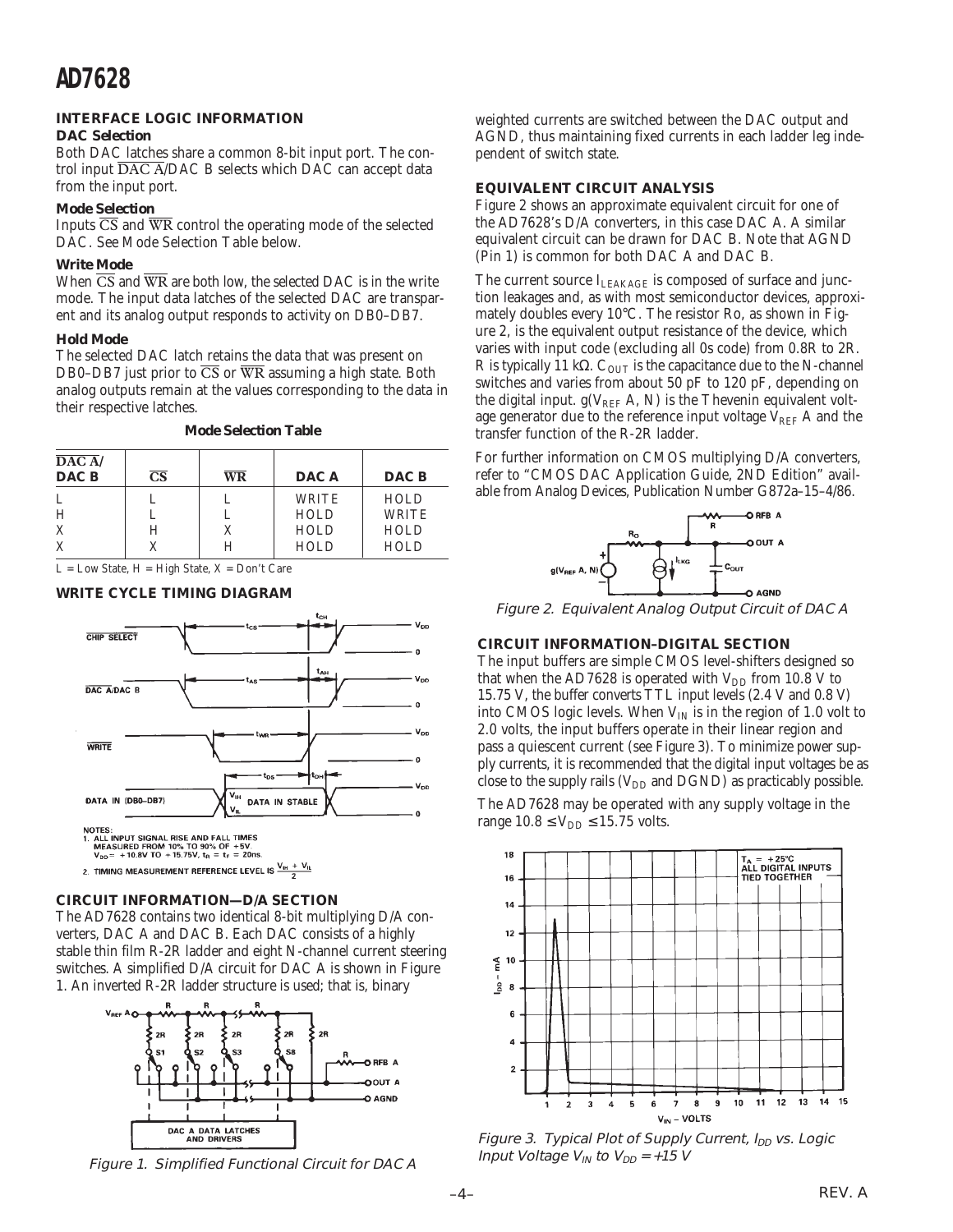

**REQUIRED** 10pl<br>TO



Figure 5. Dual DAC Bipolar Operation (4 Quadrant Multiplication). See Table II.

|  | Table I. Unipolar Binary Code Table |  |  |  |
|--|-------------------------------------|--|--|--|
|--|-------------------------------------|--|--|--|

**Table II. Bipolar (Offset Binary) Code Table**

| <b>DAC Latch Contents</b><br><b>LSB</b><br><b>MSB</b> | <b>Analog Output</b><br>(DAC A or DAC B)              | <b>DAC Latch Contents</b><br><b>MSB</b><br><b>LSB</b> | <b>Analog Output</b><br>(DAC A or DAC B) |
|-------------------------------------------------------|-------------------------------------------------------|-------------------------------------------------------|------------------------------------------|
| 11111111                                              | 255<br>$-V_{IN}$<br>256                               | 11111111                                              | 127<br>$+V_{I\!N}$<br>128                |
| 10000001                                              | 129<br>$-V_{IN}$<br>$\overline{256}$                  | 10000001                                              | $+V_{I\!N}$<br>128                       |
| 10000000                                              | 128<br>$V_{I\!N}$<br>$-V_{IN}$<br>256<br>$\mathbf{2}$ | 10000000                                              | $\boldsymbol{0}$                         |
| 01111111                                              | 127<br>$-V_{IN}$<br>$\overline{256}$                  | 01111111                                              | $-V_{I\!N1}$<br>128                      |
| 00000001                                              | $-V_{IN1}$<br>256                                     | 00000001                                              | 127<br>$-V_{I\!N}$<br>128                |
| 00000000                                              | $= 0$<br>$-V_{I\!N}$<br>256                           | 00000000                                              | 128<br>$\mathcal{-V}_{I\!N}$<br>128      |

NOTE: 1 LSB =  $(2^{-8})(V_{IN}) = \frac{1}{256}(V_{IN})$ 

NOTE: 1 LSB =  $(2^{-7})(V_{IN}) = \frac{1}{128}(V_{IN})$ 

**Table III. Recommended Trim Resistor Values**

| <b>Trim</b><br><b>Resistor</b> | K/R/T |
|--------------------------------|-------|
| R1; R3                         | 500   |
| R2; R4                         | 150   |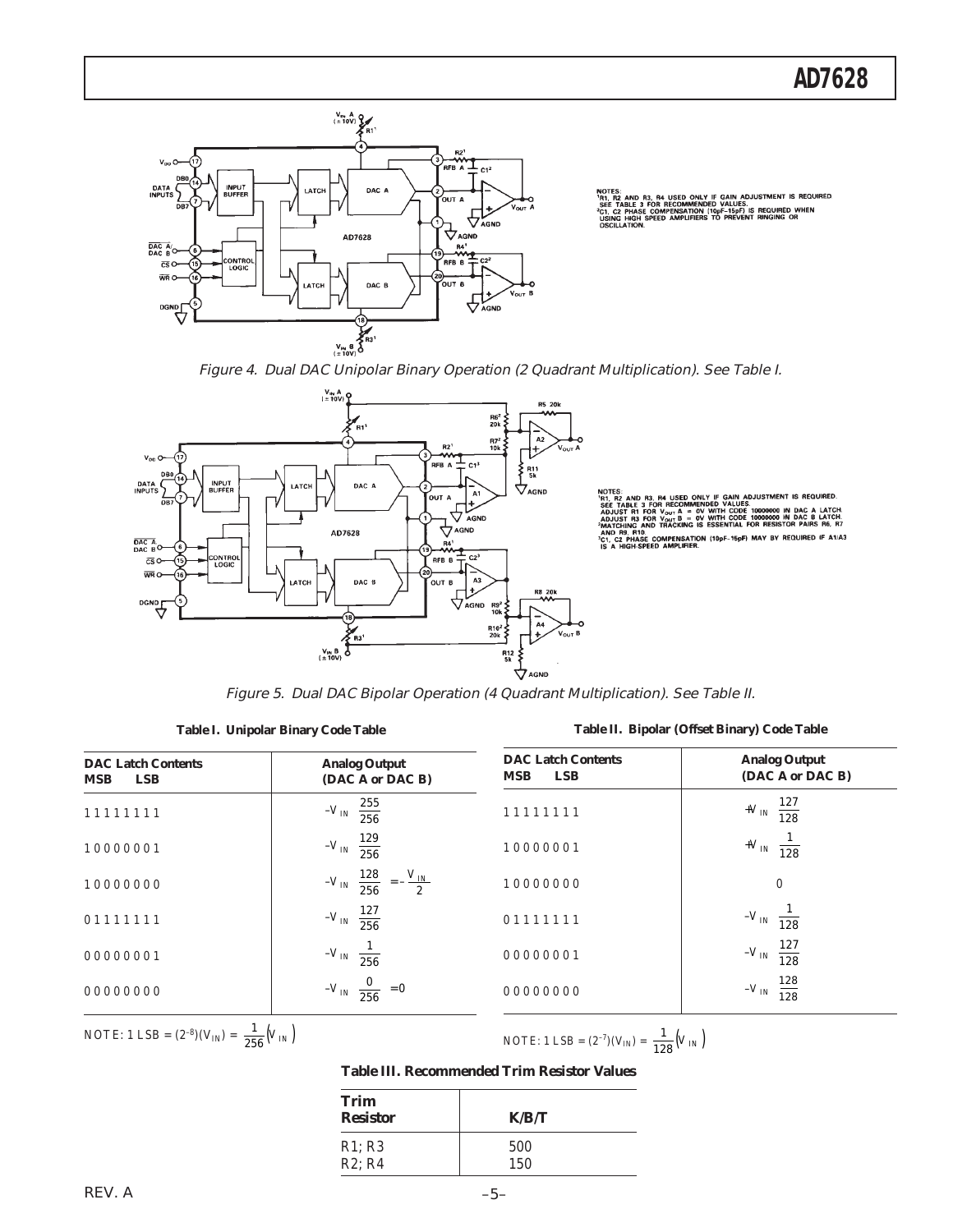## **AD7628**

#### **APPLICATIONS INFORMATION Application Hints**

To ensure system performance consistent with AD7628 specifications, careful attention must be given to the following points:

- 1. GENERAL GROUND MANAGEMENT: AC or transient voltages between the AD7628 AGND and DGND can cause noise injection into the analog output. The simplest method of ensuring that voltages at AGND and DGND are equal is to tie AGND and DGND together at the AD7628. In more omplex systems where the AGND–DGND intertie is on the backplane, it is recommended that diodes be connected in inverse parallel between the AD7628 AGND and DGND pins (1N914 or equivalent).
- 2. OUTPUT AMPLIFIER OFFSET: CMOS DACs exhibit a code-dependent output resistance which, in turn, causes a code-dependent amplifier noise gain. The effect is a codedependent differential nonlinearity term at the amplifier output that depends on  $V_{OS}$  ( $V_{OS}$  is amplifier input offset voltage). This differential nonlinearity term adds to the R/2R differential nonlinearity. To maintain monotonic operation, it is recommended that amplifier  $V_{OS}$  be no greater than 10% of 1 LSB over the temperature range of interest.
- 3. HIGH FREQUENCY CONSIDERATIONS: The output capacitance of a CMOS DAC works in conjunction with the amplifier feedback resistance to add a pole to the open loop response. This can cause ringing or oscillation. Stability can be restored by adding a phase compensation capacitor in parallel with the feedback resistor.

#### **DYNAMIC PERFORMANCE**

The dynamic performance of the two DACs in the AD7628 will depend on the gain and phase characteristics of the output amplifiers, together with the optimum choice of the PC board layout and decoupling components. Figure 6 shows the relationship between input frequency and channel-to-channel isolation.



Figure 6. Channel-to-Channel Isolation



Figure 7. Suggested PC Board Layout for AD7628 with AD644 Dual Op Amp

Figure 7 shows a printed circuit layout for the AD7628 and the AD644 dual op amp, which minimizes feedthrough and crosstalk.

#### **SINGLE SUPPLY APPLICATIONS**

The AD7628 DAC R-2R ladder termination resistors are connected to AGND within the device. This arrangement is particularly convenient for single supply operation because AGND may be biased at any voltage between DGND and V<sub>DD</sub>. Figure 8 shows a circuit that provides two  $+5$  V to  $+8$  V analog outputs by biasing AGND +5 V up from DGND. The two DAC reference inputs are tied together and a reference input voltage is obtained without a buffer amplifier by making use of the constant and matched impedances of the DAC A and DAC B reference inputs. Current flows through the two DAC R-2R ladders into R1, and R1 is adjusted until the  $V_{REF}$  A and  $V_{REF}$  B inputs are at  $+2$  V. The two analog output voltages range from  $+5$  V to  $+8$  V for DAC codes 00000000 to  $11\overline{1}1111\overline{1}$ .



Figure 8. AD7628 Single Supply Operation

Figure 9 shows DAC A of the AD7628 connected in a positive reference, voltage switching mode. This configuration is useful because  $V_{\text{OUT}}$  is the same polarity as  $V_{\text{IN}}$ , allowing single supply operation. However, to retain specified linearity,  $V_{IN}$  must be in the range  $0 \text{ V}$  to  $+2.5 \text{ V}$  and the output buffered or loaded with a high impedance (see Figure 10). Note that the input voltage is connected to the DAC OUT A, and the output voltage is taken from the DAC  $V_{REF}$  A pin.







Figure 10. Typical AD7628 Performance in Single Supply Voltage Switching Mode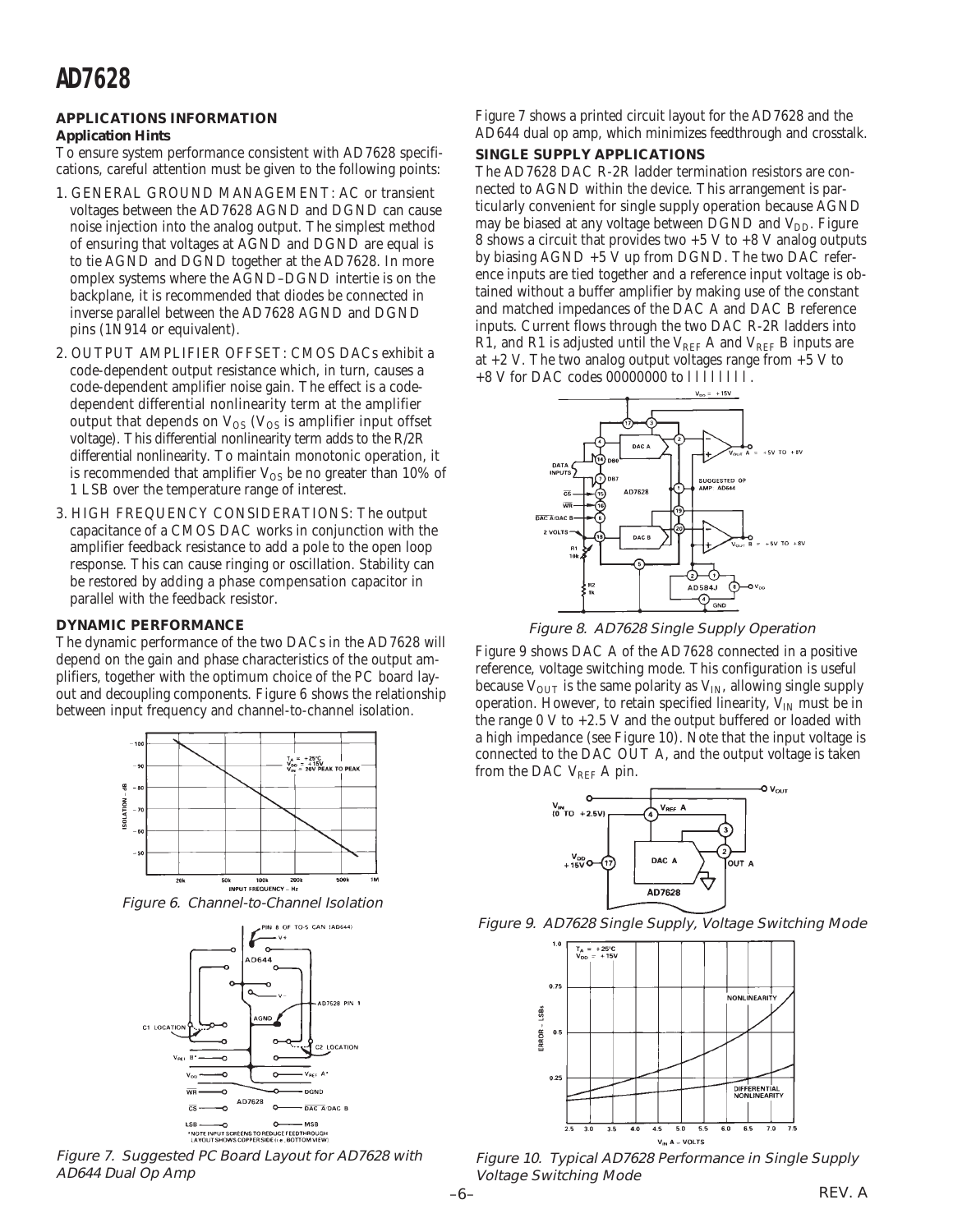## **AD7628**

#### **MICROPROCESSOR INTERFACE**









Figure 13. Digitally Programmable Window Comparator (Upper and Lower Limit Detector)

#### **PROGRAMMABLE STATE VARIABLE FILTER**





Figure 12. AD7628 Dual DAC to 8085 CPU Interface

In the circuit of Figure 13, the AD7628 is used to implement a programmable window comparator. DACs A and B are loaded with the required upper and lower voltage limits for the test, respectively. If the test input is not within the programmed limits, the pass/fail output will indicate a fail (logic zero).

#### **CIRCUIT EQUATIONS**

$$
C_1 = C_2, R_1 = R_2, R_4 = R_5
$$
  
\n
$$
f_C = \frac{1}{2\pi R_1 C_1}
$$
  
\n
$$
Q = \frac{R_3}{R_4} \cdot \frac{R_F}{R_{FBB1}}
$$
  
\n
$$
A_O = -\frac{R_F}{R_S}
$$
  
\nNOTE  
\nDAC equivalent resistance equals  
\n
$$
\frac{256 \times (DAC \text{ Ladder resistance})}{DAC \text{ DAC Digital Code}}
$$

In this state, variable or universal filter configuration (Figure 14) for DACs A1 and B1 control the gain and Q of the filter characteristic, while DACs A2 and B2 control the cutoff frequency,  $f_C$ . DACs A2 and B2 must track accurately for the simple expression for  $f_C$  to hold. This is readily accomplished by the AD7628. Op amps are  $2 \times$  AD644. C3 compensates for the effects of op amp gain-bandwidth limitations.

The filter provides low pass, high pass and band pass outputs and is ideally suited for applications where microprocessor control of filter parameters is required, e.g., equalizer, tone controls, etc.

Programmable range for component values shown is  $f_C = 0$  kHz to 15 kHz and  $Q = 0.3$  to 4.5.